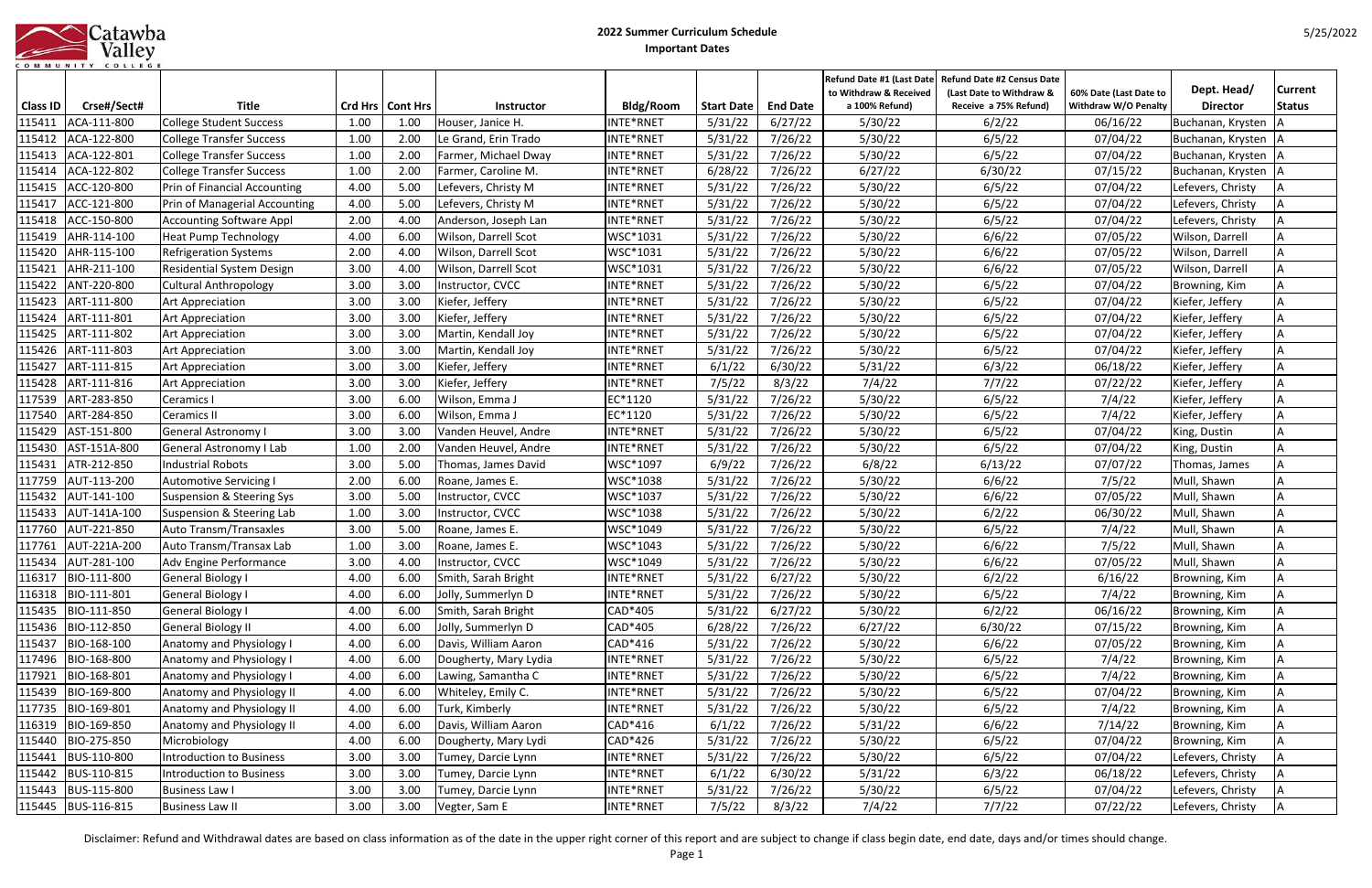|           | atawba  |
|-----------|---------|
|           | Valley  |
| COMMUNITY | COLLEGE |

|                  |                              |                                                   |              |                    |                                       |                         |                    |                    | to Withdraw & Received | Refund Date #1 (Last Date Refund Date #2 Census Date<br>(Last Date to Withdraw & | 60% Date (Last Date to      | Dept. Head/           | <b>Current</b> |
|------------------|------------------------------|---------------------------------------------------|--------------|--------------------|---------------------------------------|-------------------------|--------------------|--------------------|------------------------|----------------------------------------------------------------------------------|-----------------------------|-----------------------|----------------|
| <b>Class ID</b>  | Crse#/Sect#                  | <b>Title</b>                                      |              | Crd Hrs   Cont Hrs | Instructor                            | Bldg/Room               | <b>Start Date</b>  | <b>End Date</b>    | a 100% Refund)         | Receive a 75% Refund)                                                            | <b>Withdraw W/O Penalty</b> | <b>Director</b>       | <b>Status</b>  |
| 115446           | BUS-137-800                  | Principles of Management                          | 3.00         | 3.00               | Sykes, Carrie E                       | INTE*RNET               | 5/31/22            | 7/26/22            | 5/30/22                | 6/5/22                                                                           | 07/04/22                    | Lefevers, Christy     |                |
| 117538           | BUS-285-800                  | <b>Business Management Issues</b>                 | 3.00         | 4.00               | Tumey, Darcie Lynn                    | INTE*RNET               | 5/31/22            | 7/26/22            | 5/30/22                | 6/5/22                                                                           | 7/4/22                      | Norton, Jamie         |                |
| 115448           | CHM-130-800                  | Gen, Org, & Biochemistry                          | 3.00         | 3.00               | Instructor, CVCC                      | INTE*RNET               | 5/31/22            | 7/26/22            | 5/30/22                | 6/5/22                                                                           | 07/04/22                    | Browning, Kim         |                |
| 115450           | CHM-130A-800                 | Gen, Org, & Biochem Lab                           | 1.00         | 2.00               | Instructor, CVCC                      | INTE*RNET               | 5/31/22            | 7/26/22            | 5/30/22                | 6/5/22                                                                           | 07/04/22                    | Browning, Kim         |                |
| 115452           | CHM-151-800                  | <b>General Chemistry I</b>                        | 4.00         | 6.00               | Instructor, CVCC                      | INTE*RNET               | 5/31/22            | 7/26/22            | 5/30/22                | 6/5/22                                                                           | 07/04/22                    | Browning, Kim         |                |
| 115454           | CHM-152-850                  | <b>General Chemistry II</b>                       | 4.00         | 6.00               | Browning, Kim E.                      | CAD*436                 | 5/31/22            | 7/26/22            | 5/30/22                | 6/5/22                                                                           | 07/04/22                    | Browning, Kim         |                |
| 115455           | CIS-110-800                  | Introduction to Computers                         | 3.00         | 4.00               | Holleman, Terry L                     | INTE*RNET               | 5/31/22            | 7/26/22            | 5/30/22                | 6/5/22                                                                           | 07/04/22                    | Barnes, Ricky         |                |
| 115456           | CIS-110-801                  | Introduction to Computers                         | 3.00         | 4.00               | Barnes, Ricky A                       | INTE*RNET               | 5/31/22            | 7/26/22            | 5/30/22                | 6/5/22                                                                           | 07/04/22                    | Barnes, Ricky         |                |
| 115460           | CIS-110-851                  | Introduction to Computers                         | 3.00         | 4.00               | Turbyfill, Darris L.                  | WSC*1070                | 6/8/22             | 7/26/22            | 6/7/22                 | 6/12/22                                                                          | 07/07/22                    | Barnes, Ricky         |                |
| 115461           | CIS-115-800                  | Intro to Prog & Logic                             | 3.00         | 5.00               | Richard, Fred A.                      | INTE*RNET               | 5/31/22            | 7/26/22            | 5/30/22                | 6/5/22                                                                           | 07/04/22                    | Barnes, Ricky         |                |
| 115462           | CJC-111-800                  | Intro to Criminal Justice                         | 3.00         | 3.00               | Herman, Sherry Osbor                  | INTE*RNET               | 5/31/22            | 7/26/22            | 5/30/22                | 6/5/22                                                                           | 07/04/22                    | Herman, Sherry        |                |
| 116160           | COM-120-800                  | Intro Interpersonal Com                           | 3.00         | 3.00               | Instructor, CVCC                      | INTE*RNET               | 5/31/22            | 7/26/22            | 5/30/22                | 6/5/22                                                                           | 07/04/22                    | Cranford, Aden        |                |
| 116161           | COM-120-801                  | Intro Interpersonal Com                           | 3.00         | 3.00               | Instructor, CVCC                      | INTE*RNET               | 5/31/22            | 7/26/22            | 5/30/22                | 6/5/22                                                                           | 07/04/22                    | Cranford, Aden        |                |
| 117688           | COM-120-802                  | Intro Interpersonal Com                           | 3.00         | 3.00               | Petree, William Wade                  | INTE*RNET               | 5/31/22            | 7/26/22            | 5/30/22                | 6/5/22                                                                           | 7/4/22                      | Braun, Elizabeth      |                |
| 115463           | COS-113AB-800                | <b>Cosmetology Concepts II</b>                    | 2.00         | 2.00               | Huffman, Hailey Mich                  | INTE*RNET               | 5/31/22            | 7/26/22            | 5/30/22                | 6/5/22                                                                           | 07/04/22                    | Vann, Donna           |                |
| 115464           | COS-114AB-425                | Salon II                                          | 4.00         | 12.00              | Huffman, Hailey Mich                  | COS*104                 | 5/31/22            | 7/26/22            | 5/30/22                | 6/6/22                                                                           | 07/05/22                    | Vann, Donna           |                |
| 115466           | COS-115-801                  | <b>Cosmetology Concepts III</b>                   | 4.00         | 4.00               | Daniels, Judy McDowe                  | INTE*RNET               | 5/31/22            | 7/26/22            | 5/30/22                | 6/5/22                                                                           | 07/04/22                    | Vann, Donna           |                |
| 115467           | COS-116-425                  | Salon III                                         | 4.00         | 12.00              | Daniels, Judy McDowe                  | COS*104                 | 5/31/22            | 7/26/22            | 5/30/22                | 6/6/22                                                                           | 07/05/22                    | Vann, Donna           |                |
| 115469           | CSC-134-800                  | C++ Programming                                   | 3.00         | 5.00               | Richard, Fred A.                      | INTE*RNET               | 5/31/22            | 7/26/22            | 5/30/22                | 6/5/22                                                                           | 07/04/22                    | Barnes, Ricky         |                |
| 115470           | CTS-130-800                  | Spreadsheet                                       | 3.00         | 4.00               | Holleman, Terry L                     | INTE*RNET               | 5/31/22            | 7/26/22            | 5/30/22                | 6/5/22                                                                           | 07/04/22                    | Barnes, Ricky         |                |
| 115471           | DEN-123-850                  | Nutrition/Dental Health                           | 2.00         | 2.00               | Erwin, Kayla Fulbrig                  | DEN*805                 | 6/1/22             | 7/26/22            | 5/31/22                | 6/6/22                                                                           | 07/04/22                    | Hicks, Latanya        |                |
| 115472           | DEN-140-850                  | Dental Hygiene Theory II                          | 1.00         | 1.00               | Williams, Jessica Da                  | DEN*805                 | 6/1/22             | 7/26/22            | 5/31/22                | 6/6/22                                                                           | 07/04/22                    | Hicks, Latanya        |                |
| 115473           | DEN-141-100                  | Dental Hygiene Clinic II                          | 2.00         | 6.00               | Williams, Jessica Da                  | DEN*809                 | 5/31/22            | 7/26/22            | 5/30/22                | 6/2/22                                                                           | 06/30/22                    | Hicks, Latanya        |                |
| 115474           | DFT-151-850                  | CAD <sub>I</sub>                                  | 3.00         | 5.00               | Instructor, CVCC                      | WSC*1070                | 6/9/22             | 7/26/22            | 6/8/22                 | 6/13/22                                                                          | 07/07/22                    | Thomas, James         |                |
| 115475           | DRA-111-800                  | Theatre Appreciation                              | 3.00         | 3.00               | Waszak, Maxwell B                     | INTE*RNET               | 5/31/22            | 7/26/22            | 5/30/22                | 6/5/22                                                                           | 07/04/22                    | Stinson, Kimberly     |                |
| 115476           | ECO-251-800                  | Prin of Microeconomics                            | 3.00         | 3.00               | Crump, Kathleen B.                    | INTE*RNET               | 5/31/22            | 7/26/22            | 5/30/22                | 6/5/22                                                                           | 07/04/22                    | Herman, Sherry        |                |
| 115477           | ECO-251-801                  | Prin of Microeconomics                            | 3.00         | 3.00               | Crump, Kathleen B.                    | INTE*RNET               | 5/31/22            | 7/26/22            | 5/30/22                | 6/5/22                                                                           | 07/04/22                    | Herman, Sherry        |                |
| 115479           | ECO-251-815                  | Prin of Microeconomics                            | 3.00         | 3.00               | Crump, Kathleen B.                    | INTE*RNET               | 6/1/22             | 6/30/22            | 5/31/22                | 6/3/22                                                                           | 06/18/22                    | Herman, Sherry        |                |
|                  | 115480 ECO-252-800           | <b>Prin of Macroeconomics</b>                     | 3.00         | 3.00               | Crump, Kathleen B.                    | INTE*RNET               | 5/31/22            | 7/26/22            | 5/30/22                | 6/5/22                                                                           | 07/04/22                    | Herman, Sherry        | A              |
|                  | 117931 EDU-119-800           | Intro to Early Child Educ                         | 4.00         | 4.00               | Ingle, Alexandra E.                   | INTE*RNET               | 5/31/22            | 7/26/22            | 5/30/22                | 6/5/22                                                                           | 7/4/22                      | Ingle, Alexandra      |                |
| 115482           | EDU-250-800                  | <b>Teacher Licensure Preparation</b>              | 3.00         | 3.00               | Ingle, Alexandra E.                   | INTE*RNET               | 5/31/22            | 6/27/22            | 5/30/22                | 6/2/22                                                                           | 06/16/22                    | Ingle, Alexandra      |                |
| 115483           | EDU-261-800                  | Early Childhood Admin I                           | 3.00         | 3.00               | Ingle, Alexandra E.                   | INTE*RNET               | 5/31/22            | 6/27/22            | 5/30/22                | 6/2/22                                                                           | 06/16/22                    | Ingle, Alexandra      |                |
| 115484           | EDU-262-800                  | Early Childhood Admin II                          | 3.00         | 3.00               | Ingle, Alexandra E.                   | INTE*RNET               | 6/28/22            | 7/26/22            | 6/27/22                | 6/30/22                                                                          | 07/15/22                    | Ingle, Alexandra      |                |
| 115486           | EMS-140-800                  | <b>Rescue Scene Management</b>                    | 2.00         | 4.00               | Lowman, Kendra Bisse                  | INTE*RNET               | 5/31/22            | 7/26/22            | 5/30/22                | 6/5/22                                                                           | 07/04/22                    | Lowman, Kendra        |                |
| 115487           | EMS-220-850                  | Cardiology II                                     | 3.00         | 5.00               | Benge, Jessalyn John                  | EC*1025                 | 5/31/22            | 7/26/22            | 5/30/22                | 6/5/22                                                                           | 07/04/22                    | Lowman, Kendra        |                |
| 115488           | EMS-221-500                  | <b>EMS Clinical Practicum II</b>                  | 2.00         | 6.00               | Benge, Jessalyn John                  | EMSB*1/HOSP             | 5/31/22            | 7/26/22            | 5/30/22                | 6/5/22                                                                           | 07/04/22                    | Lowman, Kendra        |                |
| 115489           | EMS-260-850                  | <b>Trauma Emergencies</b>                         | 2.00         | 4.00               | Benge, Jessalyn John                  | $EC*1018$               | 5/31/22            | 7/26/22            | 5/30/22                | 6/5/22                                                                           | 07/04/22                    | Lowman, Kendra        |                |
| 115490           | ENG-002-100                  | <b>Transition English</b>                         | 3.00         | 6.00               | Ferard, Venon W.                      | CAD*106                 | 5/31/22            | 7/26/22            | 5/30/22                | 6/6/22                                                                           | 07/05/22                    | Buchanan, Krysten   A |                |
| 115491           | ENG-011-100                  | <b>Writing and Inquiry Support</b>                | 2.00         | 3.00               | Likin, Amelia                         | VIRT*CLSRM              | 5/31/22            | 7/26/22            | 5/30/22                | 6/6/22                                                                           | 07/05/22                    | Buchanan, Krysten     |                |
| 115493           | ENG-111-101RS<br>ENG-111-800 | <b>Writing and Inquiry</b>                        | 3.00         | 3.00<br>3.00       | Likin, Amelia<br>Samamra, Elizabeth P | VIRT*CLSRM<br>INTE*RNET | 5/31/22            | 7/26/22            | 5/30/22                | 6/6/22                                                                           | 07/05/22                    | Cranford, Aden        |                |
| 115496<br>115497 | ENG-111-801                  | <b>Writing and Inquiry</b><br>Writing and Inquiry | 3.00<br>3.00 | 3.00               | Samamra, Elizabeth P                  | INTE*RNET               | 5/31/22<br>5/31/22 | 7/26/22<br>7/26/22 | 5/30/22<br>5/30/22     | 6/5/22<br>6/5/22                                                                 | 07/04/22<br>07/04/22        | Cranford, Aden        |                |
|                  | 115498 ENG-111-802           |                                                   | 3.00         | 3.00               | Braun, Elizabeth                      | INTE*RNET               |                    | 7/26/22            |                        |                                                                                  |                             | Cranford, Aden        |                |
|                  |                              | <b>Writing and Inquiry</b>                        |              |                    |                                       |                         | 5/31/22            |                    | 5/30/22                | 6/5/22                                                                           | 07/04/22                    | Cranford, Aden        |                |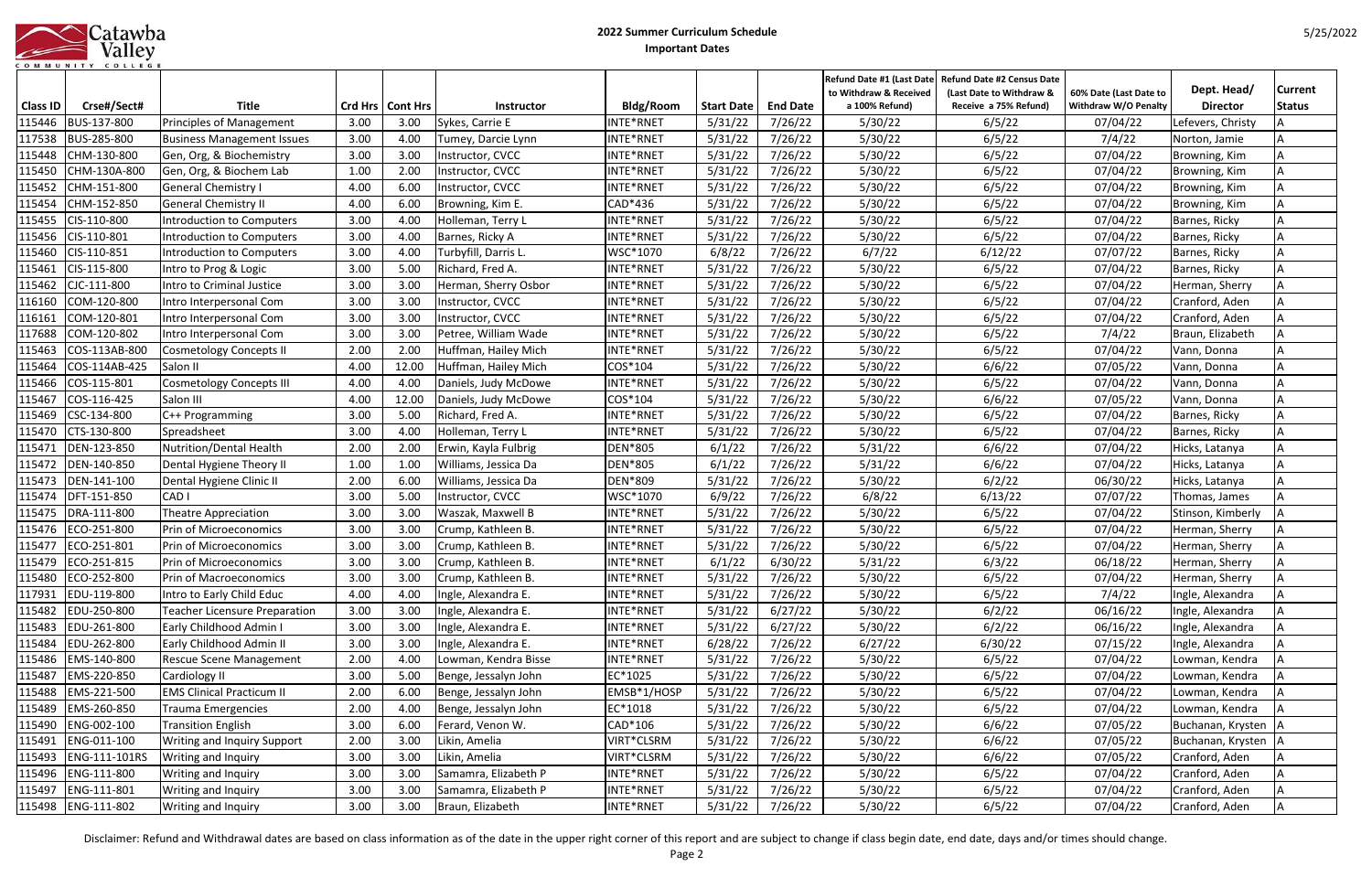| atawba            |
|-------------------|
| Valley            |
| COMMUNITY COLLEGE |

|                 |                            |                                  |              |                    |                                         |                        |                   |                 | Refund Date #1 (Last Date                | <b>Refund Date #2 Census Date</b>                 |                                                       |                                | Current       |
|-----------------|----------------------------|----------------------------------|--------------|--------------------|-----------------------------------------|------------------------|-------------------|-----------------|------------------------------------------|---------------------------------------------------|-------------------------------------------------------|--------------------------------|---------------|
| <b>Class ID</b> | Crse#/Sect#                | <b>Title</b>                     |              | Crd Hrs   Cont Hrs | Instructor                              | Bldg/Room              | <b>Start Date</b> | <b>End Date</b> | to Withdraw & Received<br>a 100% Refund) | (Last Date to Withdraw &<br>Receive a 75% Refund) | 60% Date (Last Date to<br><b>Withdraw W/O Penalty</b> | Dept. Head/<br><b>Director</b> |               |
| 115500          | ENG-111-804                | <b>Writing and Inquiry</b>       | 3.00         | 3.00               | Harbinson, Justin T                     | INTE*RNET              | 5/31/22           | 7/26/22         | 5/30/22                                  | 6/5/22                                            | 07/04/22                                              | Cranford, Aden                 | <b>Status</b> |
| 115502          | ENG-112-800                | Writing/Research in the Disc     | 3.00         | 3.00               | Spillane, Susan Mich                    | INTE*RNET              | 5/31/22           | 7/26/22         | 5/30/22                                  | 6/5/22                                            | 07/04/22                                              | Cranford, Aden                 |               |
| 115503          | ENG-112-801                | Writing/Research in the Disc     | 3.00         | 3.00               | Spillane, Susan Mich                    | INTE*RNET              | 5/31/22           | 7/26/22         | 5/30/22                                  | 6/5/22                                            | 07/04/22                                              | Cranford, Aden                 |               |
| 115504          | ENG-112-802                |                                  | 3.00         | 3.00               |                                         | INTE*RNET              | 5/31/22           | 7/26/22         | 5/30/22                                  | 6/5/22                                            | 07/04/22                                              |                                |               |
| 115505          | ENG-112-803                | Writing/Research in the Disc     | 3.00         | 3.00               | Lewallen, Courtney E                    | INTE*RNET              | 5/31/22           | 7/26/22         | 5/30/22                                  | 6/5/22                                            | 07/04/22                                              | Cranford, Aden                 |               |
| 115506          | ENG-112-804                | Writing/Research in the Disc     | 3.00         | 3.00               | Snow, Teresa Haylee<br>Collie, Roy Alan | INTE*RNET              | 5/31/22           | 7/26/22         | 5/30/22                                  | 6/5/22                                            | 07/04/22                                              | Cranford, Aden                 |               |
|                 | ENG-114-800                | Writing/Research in the Disc     |              | 3.00               |                                         |                        | 5/31/22           | 7/26/22         |                                          | 6/5/22                                            |                                                       | Cranford, Aden                 |               |
| 115507          | ENG-232-800                | Prof Research & Reporting        | 3.00<br>3.00 | 3.00               | Collie, Roy Alan                        | INTE*RNET<br>INTE*RNET | 5/31/22           |                 | 5/30/22                                  |                                                   | 07/04/22                                              | Cranford, Aden                 |               |
| 115509          | ENG-242-800                | American Literature II           | 3.00         | 3.00               | Snow, Teresa Haylee                     | INTE*RNET              |                   | 7/26/22         | 5/30/22                                  | 6/5/22<br>6/5/22                                  | 07/04/22                                              | Cranford, Aden                 |               |
| 115512          |                            | <b>British Literature II</b>     |              |                    | Snow, Teresa Haylee                     |                        | 5/31/22           | 7/26/22         | 5/30/22                                  |                                                   | 07/04/22                                              | Cranford, Aden                 |               |
| 115514          | HEA-110-800                | Personal Health/Wellness         | 3.00         | 3.00               | Wendt, Hilda Hale                       | INTE*RNET              | 5/31/22           | 6/27/22         | 5/30/22                                  | 6/2/22                                            | 06/16/22                                              | Wilkins, Charles               |               |
| 115515          | HEA-110-801<br>HFS-218-800 | Personal Health/Wellness         | 3.00         | 3.00<br>5.00       | Wendt, Hilda Hale                       | INTE*RNET              | 6/28/22           | 7/26/22         | 6/27/22                                  | 6/30/22                                           | 07/15/22                                              | Wilkins, Charles               |               |
| 115516          |                            | Lifestyle Chng & Wellness        | 4.00         |                    | Wilkins, Charles Gar                    | INTE*RNET              | 5/31/22           | 7/26/22         | 5/30/22                                  | 6/5/22                                            | 07/04/22                                              | Wilkins, Charles               |               |
| 115517          | HIS-111-800                | <b>World Civilizations I</b>     | 3.00         | 3.00               | Wilson, Jeremy Ryan                     | INTE*RNET              | 5/31/22           | 7/26/22         | 5/30/22                                  | 6/5/22                                            | 07/04/22                                              | Stinson, Kimberly              |               |
| 115518          | HIS-112-800                | <b>World Civilizations II</b>    | 3.00         | 3.00               | Wilson, Jeremy Ryan                     | INTE*RNET              | 5/31/22           | 7/26/22         | 5/30/22                                  | 6/5/22                                            | 07/04/22                                              | Stinson, Kimberly              |               |
| 115519          | HIS-112-801                | <b>World Civilizations II</b>    | 3.00         | 3.00               | Brooks-Livingston, E                    | INTE*RNET              | 5/31/22           | 6/27/22         | 5/30/22                                  | 6/2/22                                            | 06/16/22                                              | Stinson, Kimberly              |               |
| 115520          | HIS-131-800                | American History I               | 3.00         | 3.00               | Hamby, Joseph Shane                     | INTE*RNET              | 5/31/22           | 7/26/22         | 5/30/22                                  | 6/5/22                                            | 07/04/22                                              | Stinson, Kimberly              |               |
| 115521          | HIS-132-800                | American History II              | 3.00         | 3.00               | Moore, Christopher C                    | INTE*RNET              | 5/31/22           | 7/26/22         | 5/30/22                                  | 6/5/22                                            | 07/04/22                                              | Stinson, Kimberly              |               |
| 115656          | HIT-122-500                | Prof Practice Exp I              | 1.00         | 3.00               | Beatty, Barbara Line                    | <b>REP*210</b>         | 5/31/22           | 7/26/22         | 5/30/22                                  | 6/6/22                                            | 07/12/22                                              | Beatty, Barbara                |               |
| 115523          | HOR-114-100                | Landscape Construction           | 3.00         | 4.00               | Auton, Mollie T.                        | TMB*501                | 6/1/22            | 7/25/22         | 5/31/22                                  | 6/6/22                                            | 07/04/22                                              | Morris, David                  |               |
| 115524          | HUM-120-800                | <b>Cultural Studies</b>          | 3.00         | 3.00               | Austin, Debbie L                        | INTE*RNET              | 5/31/22           | 7/26/22         | 5/30/22                                  | 6/5/22                                            | 07/04/22                                              | Stinson, Kimberly              |               |
| 115525          | HUM-150-800                | American Women's Studies         | 3.00         | 3.00               | Brooks-Livingston, E                    | INTE*RNET              | 5/31/22           | 7/26/22         | 5/30/22                                  | 6/5/22                                            | 07/04/22                                              | Stinson, Kimberly              |               |
| 115526          | ISC-112-850                | <b>Industrial Safety</b>         | 2.00         | 2.00               | Instructor, CVCC                        | WSC*1070               | 6/8/22            | 7/26/22         | 6/7/22                                   | 6/12/22                                           | 07/07/22                                              | Thomas, James                  |               |
| 115529          | MAC-141-100                | <b>Machining Applications I</b>  | 4.00         | 8.00               | Instructor, CVCC                        | WSC*1067               | 5/31/22           | 7/26/22         | 5/30/22                                  | 6/2/22                                            | 06/30/22                                              | Rhoads, Steven                 |               |
| 117467          | MAC-142-100                | <b>Machining Applications II</b> | 4.00         | 8.00               | Whitlock, John Paul                     | WSC*1067               | 5/31/22           | 7/26/22         | 5/30/22                                  | 6/2/22                                            | 6/30/22                                               | Rhoads, Steven                 |               |
| 115530          | MAC-143-100                | <b>Machining Appl III</b>        | 4.00         | 8.00               | Instructor, CVCC                        | WSC*1067               | 6/1/22            | 7/25/22         | 5/31/22                                  | 6/6/22                                            | 07/04/22                                              | Rhoads, Steven                 |               |
| 115531          | MAC-245-100                | Mold Construction I              | 4.00         | 8.00               | Rhoads, Steven                          | WSC*1063               | 5/31/22           | 7/26/22         | 5/30/22                                  | 6/6/22                                            | 07/05/22                                              | Rhoads, Steven                 |               |
| 115533          | MAT-003-800                | <b>Transition Math</b>           | 3.00         | 6.00               | Sigmon, Amy E                           | INTE*RNET              | 5/31/22           | 7/26/22         | 5/30/22                                  | 6/5/22                                            | 07/04/22                                              | Buchanan, Krysten              |               |
| 118114          | MAT-003-801                | <b>Transition Math</b>           | 3.00         | 6.00               | Miller, Marvin R.                       | INTE*RNET              | 5/31/22           | 7/26/22         | 5/30/22                                  | 6/5/22                                            | 7/4/22                                                | Buchanan, Krysten              |               |
|                 | 115534 MAT-010-800         | Math Measurement & Literacy Su   | 1.00         | 2.00               | Weber, Stephanie Daw                    | INTE*RNET              | 5/31/22           | 7/26/22         | 5/30/22                                  | 6/5/22                                            | 07/04/22                                              | Buchanan, Krysten   A          |               |
| 115536          | MAT-043-800                | Quantitative Literacy Support    | 2.00         | 3.00               | Knies, Angelina Y                       | INTE*RNET              | 5/31/22           | 7/26/22         | 5/30/22                                  | 6/5/22                                            | 07/04/22                                              | Buchanan, Krysten   A          |               |
| 115537          | MAT-052-800                | Statistical Methods I Support    | 2.00         | 3.00               | Townsend, Tessa Mari                    | INTE*RNET              | 5/31/22           | 7/26/22         | 5/30/22                                  | 6/5/22                                            | 07/04/22                                              | Buchanan, Krysten   A          |               |
| 115539          | MAT-071-800                | Precalculus Algebra Suppor       | 2.00         | 4.00               | Carr, Joshua A                          | INTE*RNET              | 5/31/22           | 7/26/22         | 5/30/22                                  | 6/5/22                                            | 07/04/22                                              | Buchanan, Krysten   A          |               |
| 115540          | MAT-071-865                | Precalculus Algebra Suppor       | 2.00         | 4.00               | Quan, Reymond Anthon                    | CAD*325                | 5/31/22           | 7/26/22         | 5/30/22                                  | 6/5/22                                            | 07/04/22                                              | Buchanan, Krysten   A          |               |
| 115541          | MAT-110-800                | Math Measurement & Literacy      | 3.00         | 4.00               | Weber, Stephanie Daw                    | INTE*RNET              | 5/31/22           | 7/26/22         | 5/30/22                                  | 6/5/22                                            | 07/04/22                                              | King, Dustin                   |               |
| 115542          | MAT-110-800RS              | Math Measurement & Literacy      | 3.00         | 4.00               | Weber, Stephanie Daw                    | INTE*RNET              | 5/31/22           | 7/26/22         | 5/30/22                                  | 6/5/22                                            | 07/04/22                                              | King, Dustin                   |               |
| 118082          | MAT-110-801                | Math Measurement & Literacy      | 3.00         | 4.00               | Williams, Randall L.                    | INTE*RNET              | 5/31/22           | 7/26/22         | 5/31/22                                  | 6/5/22                                            | 7/4/22                                                | King, Dustin                   |               |
| 115545          | MAT-143-800                | Quantitative Literacy            | 3.00         | 4.00               | Knies, Angelina Y                       | INTE*RNET              | 5/31/22           | 7/26/22         | 5/30/22                                  | 6/5/22                                            | 07/04/22                                              | King, Dustin                   |               |
| 115546          | MAT-143-800RS              | Quantitative Literacy            | 3.00         | 4.00               | Knies, Angelina Y                       | INTE*RNET              | 5/31/22           | 7/26/22         | 5/30/22                                  | 6/5/22                                            | 07/04/22                                              | King, Dustin                   |               |
| 115547          | MAT-143-801                | Quantitative Literacy            | 3.00         | 4.00               | Mullis, Kimberly J                      | INTE*RNET              | 5/31/22           | 7/26/22         | 5/30/22                                  | 6/5/22                                            | 07/04/22                                              | King, Dustin                   |               |
| 115549          | MAT-152-800                | <b>Statistical Methods I</b>     | 4.00         | 5.00               | Townsend, Tessa Mari                    | INTE*RNET              | 5/31/22           | 7/26/22         | 5/30/22                                  | 6/5/22                                            | 07/04/22                                              | King, Dustin                   |               |
| 115550          | MAT-152-800RS              | <b>Statistical Methods I</b>     | 4.00         | 5.00               | Townsend, Tessa Mari                    | INTE*RNET              | 5/31/22           | 7/26/22         | 5/30/22                                  | 6/5/22                                            | 07/04/22                                              | King, Dustin                   |               |
| 115551          | MAT-152-801                | <b>Statistical Methods I</b>     | 4.00         | 5.00               | Kellogg, Deborah                        | INTE*RNET              | 5/31/22           | 7/26/22         | 5/30/22                                  | 6/5/22                                            | 07/04/22                                              | King, Dustin                   |               |
|                 | 115552 MAT-152-865         | <b>Statistical Methods I</b>     | 4.00         | 5.00               | Burchette, Stacey E                     | CAD*306                | 5/31/22           | 7/26/22         | 5/30/22                                  | 6/5/22                                            | 07/04/22                                              | King, Dustin                   |               |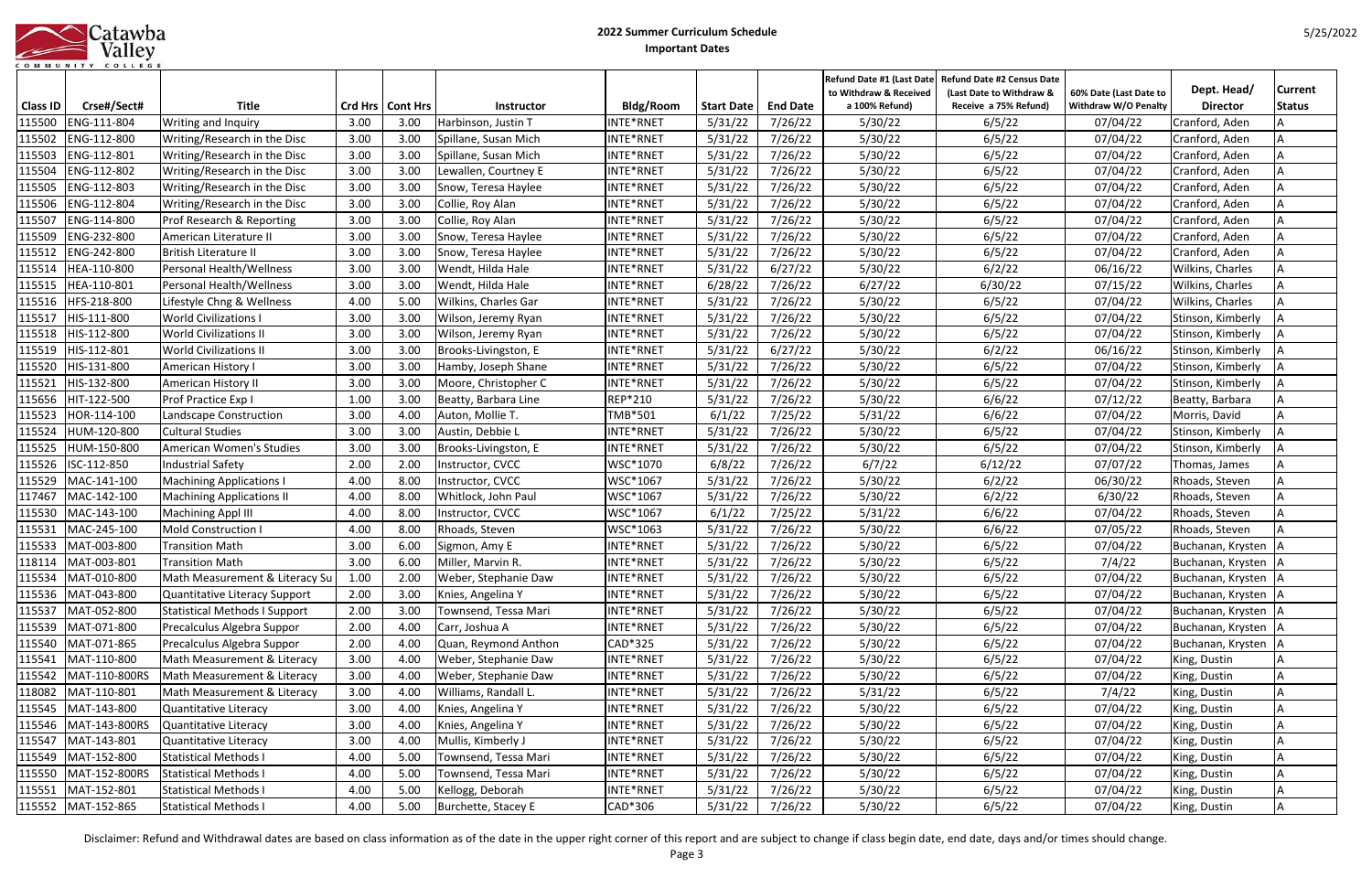| atawba            |
|-------------------|
| Valley            |
| COMMUNITY COLLEGE |

|                 | COMMUNITY COLLEGE  |                                      |      |                    |                      |           |                   |                 | <b>Refund Date #1 (Last Date</b> | <b>Refund Date #2 Census Date</b> |                        |                    |                |
|-----------------|--------------------|--------------------------------------|------|--------------------|----------------------|-----------|-------------------|-----------------|----------------------------------|-----------------------------------|------------------------|--------------------|----------------|
|                 |                    |                                      |      |                    |                      |           |                   |                 | to Withdraw & Received           | (Last Date to Withdraw &          | 60% Date (Last Date to | Dept. Head/        | <b>Current</b> |
| <b>Class ID</b> | Crse#/Sect#        | <b>Title</b>                         |      | Crd Hrs   Cont Hrs | Instructor           | Bldg/Room | <b>Start Date</b> | <b>End Date</b> | a 100% Refund)                   | Receive a 75% Refund)             | Withdraw W/O Penalty   | <b>Director</b>    | <b>Status</b>  |
| 115554          | MAT-171-800        | Precalculus Algebra                  | 4.00 | 5.00               | Carr, Joshua A       | INTE*RNET | 5/31/22           | 7/26/22         | 5/30/22                          | 6/5/22                            | 07/04/22               | King, Dustin       |                |
| 115555          | MAT-171-800RS      | Precalculus Algebra                  | 4.00 | 5.00               | Carr, Joshua A       | INTE*RNET | 5/31/22           | 7/26/22         | 5/30/22                          | 6/5/22                            | 07/04/22               | King, Dustin       |                |
| 115556          | MAT-171-865        | Precalculus Algebra                  | 4.00 | 5.00               | Quan, Reymond Anthon | CAD*325   | 5/31/22           | 7/26/22         | 5/30/22                          | 6/5/22                            | 07/04/22               | King, Dustin       |                |
| 115557          | MAT-171-865RS      | <b>Precalculus Algebra</b>           | 4.00 | 5.00               | Quan, Reymond Anthon | CAD*325   | 5/31/22           | 7/26/22         | 5/30/22                          | 6/5/22                            | 07/04/22               | King, Dustin       |                |
| 115558          | MAT-172-800        | <b>Precalculus Trigonometry</b>      | 4.00 | 5.00               | Mullis, Kimberly J   | INTE*RNET | 5/31/22           | 7/26/22         | 5/30/22                          | 6/5/22                            | 07/04/22               | King, Dustin       |                |
| 116164          | MAT-263-800        | <b>Brief Calculus</b>                | 4.00 | 5.00               | Instructor, CVCC     | INTE*RNET | 5/31/22           | 7/26/22         | 5/30/22                          | 6/5/22                            | 07/04/22               | King, Dustin       |                |
| 116163          | MAT-271-800        | Calculus I                           | 4.00 | 5.00               | Instructor, CVCC     | NTE*RNET  | 5/31/22           | 7/26/22         | 5/30/22                          | 6/5/22                            | 07/04/22               | King, Dustin       |                |
| 116162          | MAT-272-800        | Calculus II                          | 4.00 | 5.00               | Instructor, CVCC     | INTE*RNET | 5/31/22           | 7/26/22         | 5/30/22                          | 6/5/22                            | 07/04/22               | King, Dustin       |                |
| 115562          | MEC-110-100        | Intro to CAD/CAM                     | 2.00 | 3.00               | Rhoads, Steven       | WSC*1063  | 6/2/22            | 7/21/22         | 6/1/22                           | 6/2/22                            | 06/30/22               | Rhoads, Steven     |                |
| 115563          | MED-118-800        | Medical Law and Ethics               | 2.00 | 2.00               | Ford, Kimberly J.    | INTE*RNET | 5/31/22           | 7/26/22         | 5/30/22                          | 6/5/22                            | 07/04/22               | Richard, Laura     |                |
| 115564          | MED-121-800        | Medical Terminology I                | 3.00 | 3.00               | Richard, Laura D.    | INTE*RNET | 5/31/22           | 6/27/22         | 5/30/22                          | 6/2/22                            | 06/16/22               | Richard, Laura     |                |
| 115565          | MED-122-800        | <b>Medical Terminology II</b>        | 3.00 | 3.00               | Richard, Laura D.    | INTE*RNET | 6/28/22           | 7/26/22         | 6/27/22                          | 6/30/22                           | 07/15/22               | Richard, Laura     |                |
| 115566          | MKT-120-800        | <b>Principles of Marketing</b>       | 3.00 | 3.00               | Sykes, Carrie E      | INTE*RNET | 5/31/22           | 7/26/22         | 5/30/22                          | 6/5/22                            | 07/04/22               | Lefevers, Christy  |                |
| 115567          | MUS-110-800        | <b>Music Appreciation</b>            | 3.00 | 3.00               | Simyon, Caroline Cog | NTE*RNET  | 5/31/22           | 7/26/22         | 5/30/22                          | 6/5/22                            | 07/04/22               | Simyon, Caroline   |                |
| 115568          | MUS-110-801        | <b>Music Appreciation</b>            | 3.00 | 3.00               | Holt, Paul           | INTE*RNET | 5/31/22           | 7/26/22         | 5/30/22                          | 6/5/22                            | 07/04/22               | Simyon, Caroline   |                |
| 115569          | MUS-110-802        | <b>Music Appreciation</b>            | 3.00 | 3.00               | Simyon, Caroline Cog | INTE*RNET | 5/31/22           | 7/26/22         | 5/30/22                          | 6/5/22                            | 07/04/22               | Simyon, Caroline   |                |
| 115571          | MUS-110-816        | <b>Music Appreciation</b>            | 3.00 | 3.00               | Simyon, Caroline Cog | INTE*RNET | 7/5/22            | 8/3/22          | 7/4/22                           | 7/7/22                            | 07/22/22               | Simyon, Caroline   |                |
| 115572          | MUS-110-850        | <b>Music Appreciation</b>            | 3.00 | 3.00               | Weldon, Cheryl C.    | REP*204   | 6/6/22            | 7/26/22         | 6/5/22                           | 6/11/22                           | 07/06/22               | Simyon, Caroline   |                |
| 115574          | OST-148-800        | Med Ins & Billing                    | 3.00 | 3.00               | Ford, Kimberly J.    | INTE*RNET | 5/31/22           | 7/26/22         | 5/30/22                          | 6/5/22                            | 07/04/22               | Richard, Laura     |                |
| 115575          | OST-149-800        | <b>Medical Legal Issues</b>          | 3.00 | 3.00               | Ford, Kimberly J.    | INTE*RNET | 5/31/22           | 7/26/22         | 5/30/22                          | 6/5/22                            | 07/04/22               | Richard, Laura     |                |
| 115576          | OST-243-800        | <b>Med Office Simulation</b>         | 3.00 | 4.00               | Richard, Laura D.    | INTE*RNET | 5/31/22           | 7/26/22         | 5/30/22                          | 6/5/22                            | 07/04/22               | Richard, Laura     |                |
| 115577          | OST-263-800        | <b>Healthcare Customer Relations</b> | 3.00 | 3.00               | Richard, Laura D.    | INTE*RNET | 5/31/22           | 7/26/22         | 5/30/22                          | 6/5/22                            | 07/04/22               | Richard, Laura     |                |
| 115578          | PED-117-800        | <b>Weight Training I</b>             | 1.00 | 3.00               | Wilkins, Charles Gar | INTE*RNET | 5/31/22           | 7/26/22         | 5/30/22                          | 6/5/22                            | 07/04/22               | Wilkins, Charles   |                |
| 115579          | PED-120-800        | <b>Walking for Fitness</b>           | 1.00 | 3.00               | Wilkins, Charles Gar | INTE*RNET | 5/31/22           | 7/26/22         | 5/30/22                          | 6/5/22                            | 07/04/22               | Wilkins, Charles   |                |
| 115580          | PHI-240-800        | Introduction to Ethics               | 3.00 | 3.00               | Kautz, Jeffry K.     | INTE*RNET | 5/31/22           | 7/26/22         | 5/30/22                          | 6/5/22                            | 07/04/22               | Stinson, Kimberly  |                |
| 117703          | PHI-240-801        | <b>Introduction to Ethics</b>        | 3.00 | 3.00               | Kautz, Jeffry K.     | INTE*RNET | 5/31/22           | 7/26/22         | 5/30/22                          | 6/5/22                            | 7/4/22                 | Stinson, Kimberly  |                |
| 115582          | PHY-110-800        | <b>Conceptual Physics</b>            | 3.00 | 3.00               | Robertson, William A | INTE*RNET | 5/31/22           | 7/26/22         | 5/30/22                          | 6/5/22                            | 07/04/22               | King, Dustin       |                |
| 117432          | PHY-110A-800       | Conceptual Physics Lab               | 1.00 | 2.00               | Robertson, William A | INTE*RNET | 5/31/22           | 7/26/22         | 5/30/22                          | 6/5/22                            | 7/4/22                 | King, Dustin       |                |
| 115584          | PHY-151-800        | College Physics I                    | 4.00 | 5.00               | Panchal, Krishna Jig | INTE*RNET | 5/31/22           | 7/26/22         | 5/30/22                          | 6/5/22                            | 07/04/22               | King, Dustin       |                |
| 115585          | PHY-152-800        | <b>College Physics II</b>            | 4.00 | 5.00               | Gilani, Syed Saqib A | INTE*RNET | 5/31/22           | 7/26/22         | 5/30/22                          | 6/5/22                            | 07/04/22               | King, Dustin       |                |
| 115586          | PHY-251-800        | <b>General Physics I</b>             | 4.00 | 6.00               | Hill, Jamie G        | INTE*RNET | 5/31/22           | 7/26/22         | 5/30/22                          | 6/5/22                            | 07/04/22               | King, Dustin       |                |
| 115587          | PHY-252-800        | <b>General Physics II</b>            | 4.00 | 6.00               | Hill, Jamie G        | INTE*RNET | 5/31/22           | 7/26/22         | 5/30/22                          | 6/5/22                            | 07/04/22               | King, Dustin       |                |
| 117734          | PHY-252-801        | <b>General Physics II</b>            | 4.00 | 6.00               | Hill, Jamie G        | INTE*RNET | 5/31/22           | 7/26/22         | 5/30/22                          | 6/5/22                            | 7/4/22                 | King, Dustin       |                |
| 115589          | POL-120-800        | American Government                  | 3.00 | 3.00               | Carver, Donna Lea    | INTE*RNET | 5/31/22           | 7/26/22         | 5/30/22                          | 6/5/22                            | 07/04/22               | Herman, Sherry     |                |
| 116165          | PRN-155-100        | Screen Printing I                    | 2.00 | 4.00               | Tallman, Samuel Aaro | REP*123   | 5/31/22           | 7/26/22         | 5/30/22                          | 6/2/22                            | 06/30/22               | Carroll, Millicent |                |
| 115591          | PSY-150-800        | <b>General Psychology</b>            | 3.00 | 3.00               | Streater, David W.   | INTE*RNET | 5/31/22           | 7/26/22         | 5/30/22                          | 6/5/22                            | 07/04/22               | Herman, Sherry     |                |
| 115592          | PSY-150-801        | General Psychology                   | 3.00 | 3.00               | Lyon, Zachary T      | INTE*RNET | 5/31/22           | 7/26/22         | 5/30/22                          | 6/5/22                            | 07/04/22               | Herman, Sherry     |                |
| 115593          | PSY-150-802        | General Psychology                   | 3.00 | 3.00               | Swagger, Lorraine L  | INTE*RNET | 5/31/22           | 7/26/22         | 5/30/22                          | 6/5/22                            | 07/04/22               | Herman, Sherry     |                |
| 115594          | PSY-150-803        | General Psychology                   | 3.00 | 3.00               | Zealy-Wright, David  | INTE*RNET | 5/31/22           | 7/26/22         | 5/30/22                          | 6/5/22                            | 07/04/22               | Herman, Sherry     |                |
| 115595          | PSY-150-804        | General Psychology                   | 3.00 | 3.00               | Swagger, Lorraine L  | INTE*RNET | 5/31/22           | 7/26/22         | 5/30/22                          | 6/5/22                            | 07/04/22               | Herman, Sherry     |                |
| 115598          | PSY-237-800        | Social Psychology                    | 3.00 | 3.00               | Schwartz, Thomas Wol | INTE*RNET | 5/31/22           | 7/26/22         | 5/30/22                          | 6/5/22                            | 07/04/22               | Herman, Sherry     |                |
| 115599          | PSY-241-800        | Developmental Psych                  | 3.00 | 3.00               | Carver, Donna Lea    | INTE*RNET | 5/31/22           | 7/26/22         | 5/30/22                          | 6/5/22                            | 07/04/22               | Herman, Sherry     |                |
|                 | 115600 PSY-241-801 | Developmental Psych                  | 3.00 | 3.00               | Carver, Donna Lea    | INTE*RNET | 5/31/22           | 7/26/22         | 5/30/22                          | 6/5/22                            | 07/04/22               | Herman, Sherry     |                |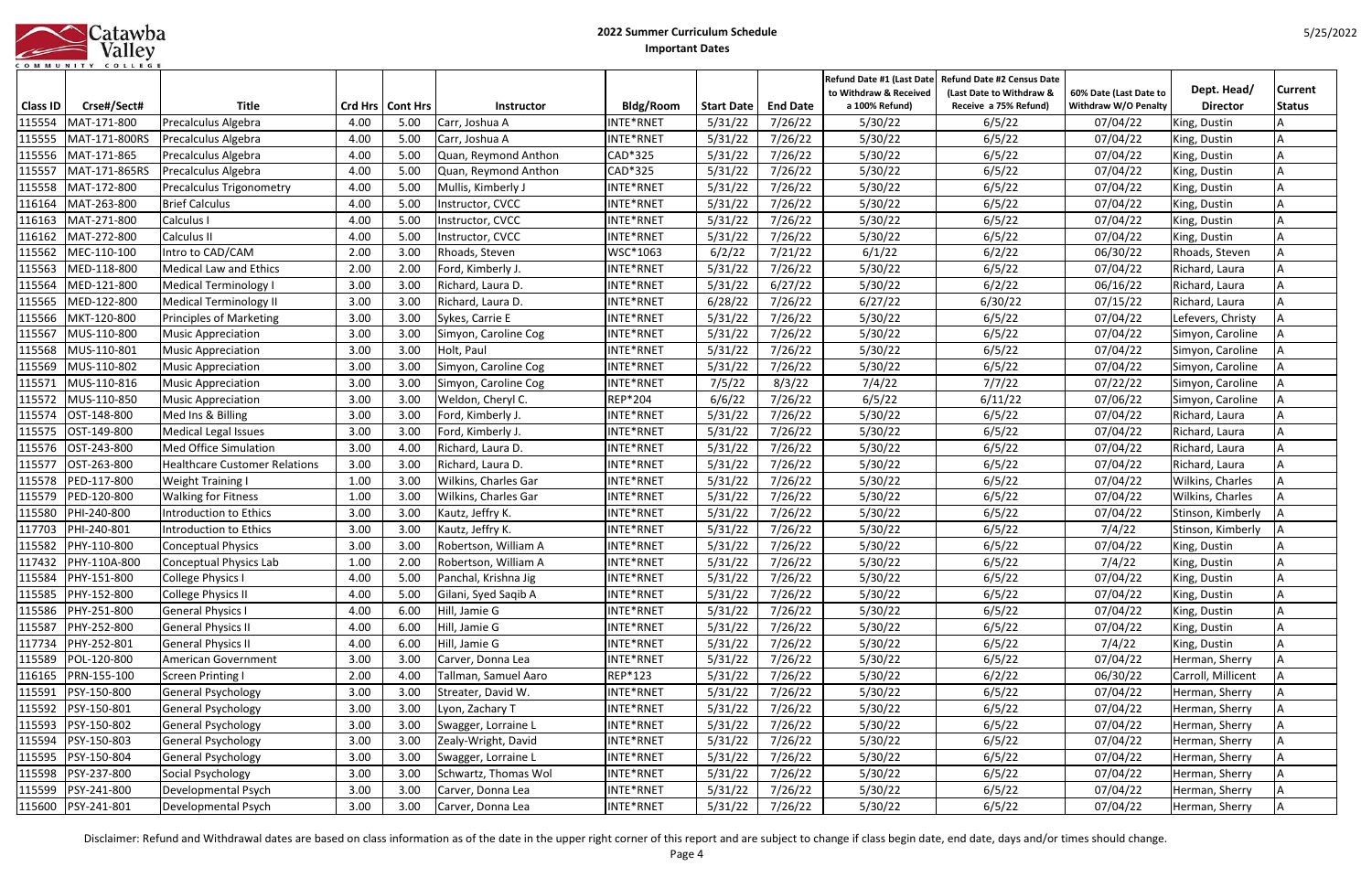|                   |  |  |  |  |               |  |  | Jatawba |
|-------------------|--|--|--|--|---------------|--|--|---------|
|                   |  |  |  |  | <b>Valley</b> |  |  |         |
| COMMUNITY COLLEGE |  |  |  |  |               |  |  |         |

|                 |                            |                                                   |              |                    |                                         |                |                   |                 | Refund Date #1 (Last Date                | <b>Refund Date #2 Census Date</b>                 |                                                       |                                         | Current       |
|-----------------|----------------------------|---------------------------------------------------|--------------|--------------------|-----------------------------------------|----------------|-------------------|-----------------|------------------------------------------|---------------------------------------------------|-------------------------------------------------------|-----------------------------------------|---------------|
| <b>Class ID</b> | Crse#/Sect#                | <b>Title</b>                                      |              | Crd Hrs   Cont Hrs | Instructor                              | Bldg/Room      | <b>Start Date</b> | <b>End Date</b> | to Withdraw & Received<br>a 100% Refund) | (Last Date to Withdraw &<br>Receive a 75% Refund) | 60% Date (Last Date to<br><b>Withdraw W/O Penalty</b> | Dept. Head/<br><b>Director</b>          |               |
| 115601          | PSY-281-800                | Abnormal Psychology                               | 3.00         | 3.00               | Zealy-Wright, David                     | INTE*RNET      | 5/31/22           | 7/26/22         | 5/30/22                                  | 6/5/22                                            | 07/04/22                                              | Herman, Sherry                          | <b>Status</b> |
| 115603          | RAD-122-850                | Image Production II                               | 2.00         | 4.00               | Vandevander, Scott A                    | REP*147        | 5/31/22           | 7/26/22         | 5/30/22                                  | 6/5/22                                            | 07/04/22                                              | Vandevander, Scott A                    |               |
| 115604          | RAD-141-100                | <b>Radiation Safety</b>                           | 2.00         | 2.00               | Marshall, Robert J                      | REP*136        | 5/31/22           | 7/26/22         | 5/30/22                                  | 6/2/22                                            | 06/30/22                                              | Vandevander, Scott A                    |               |
| 115605          | RAD-171-500                | <b>RAD Clinical Ed III</b>                        | 3.00         | 9.00               | Vandevander, Scott A                    | HOSP*HOSP      | 5/31/22           | 7/26/22         | 5/30/22                                  | 6/6/22                                            | 07/05/22                                              |                                         |               |
| 115606          | RCP-123-100                | Special Practice Lab                              | 1.00         | 3.00               | Instructor, CVCC                        | CAD*548        | 5/31/22           | 7/5/22          | 5/30/22                                  | 5/31/22                                           | 06/20/22                                              | Vandevander, Scott A<br>Godwin, Nikonya |               |
| 115607          | RCP-152-500                | <b>RCP Clinical Practice III</b>                  | 2.00         | 6.00               |                                         | HOSP*HOSP      | 6/1/22            | 6/30/22         | 5/31/22                                  | 6/1/22                                            | 06/16/22                                              |                                         |               |
|                 | REF-117-100                |                                                   |              | 8.00               | Godwin, Nikonya<br>Wilson, Darrell Scot | WSC*1031       | 5/31/22           | 7/26/22         |                                          | 6/6/22                                            |                                                       | Godwin, Nikonya                         |               |
| 115608          |                            | <b>Refrigeration Controls</b>                     | 4.00<br>3.00 | 3.00               |                                         | INTE*RNET      |                   |                 | 5/30/22                                  |                                                   | 07/05/22                                              | Wilson, Darrell                         |               |
| 115609          | REL-110-800<br>REL-110-815 | <b>World Religions</b>                            | 3.00         | 3.00               | Kautz, Jeffry K.                        | INTE*RNET      | 5/31/22           | 7/26/22         | 5/30/22                                  | 6/5/22<br>6/3/22                                  | 07/04/22                                              | Stinson, Kimberly                       |               |
| 115610          | REL-110-816                | <b>World Religions</b><br><b>World Religions</b>  |              | 3.00               | Deboever, Keely Harr                    |                | 6/1/22            | 6/30/22         | 5/31/22                                  |                                                   | 06/18/22                                              | Stinson, Kimberly                       |               |
| 115611          |                            |                                                   | 3.00         |                    | Moore, Christopher C                    | INTE*RNET      | 7/5/22            | 8/3/22          | 7/4/22                                   | 7/7/22                                            | 07/22/22                                              | Stinson, Kimberly                       |               |
| 115614          | SOC-210-800<br>SOC-210-801 | Introduction to Sociology                         | 3.00         | 3.00<br>3.00       | Stroupe, John Russel                    | INTE*RNET      | 5/31/22           | 7/26/22         | 5/30/22                                  | 6/5/22                                            | 07/04/22                                              | Herman, Sherry                          |               |
| 115615          |                            | <b>Introduction to Sociology</b>                  | 3.00         |                    | Reep, Regina A.                         | INTE*RNET      | 5/31/22           | 7/26/22         | 5/30/22                                  | 6/5/22                                            | 07/04/22                                              | Herman, Sherry                          |               |
| 115620          | SOC-213-800                | Sociology of the Family                           | 3.00         | 3.00               | Reep, Regina A.                         | INTE*RNET      | 5/31/22           | 7/26/22         | 5/30/22                                  | 6/5/22                                            | 07/04/22                                              | Herman, Sherry                          |               |
| 115621          | SOC-220-800                | <b>Social Problems</b>                            | 3.00         | 3.00               | Brown, Ashley King                      | INTE*RNET      | 5/31/22           | 7/26/22         | 5/30/22                                  | 6/5/22                                            | 07/04/22                                              | Herman, Sherry                          |               |
| 116393          | SOC-230-800                | Race and Ethnic Relations                         | 3.00         | 3.00               | Joyner, Sarah Agatha                    | INTE*RNET      | 5/31/22           | 7/26/22         | 5/30/22                                  | 6/5/22                                            | 7/4/22                                                | Herman, Sherry                          |               |
| 115622          | SOC-242-800                | Sociology of Deviance                             | 3.00         | 3.00               | Brown, Ashley King                      | INTE*RNET      | 5/31/22           | 7/26/22         | 5/30/22                                  | 6/5/22                                            | 07/04/22                                              | Herman, Sherry                          |               |
| 115623          | SPA-111-800                | Elementary Spanish I                              | 3.00         | 3.00               | Buehler, Joann                          | INTE*RNET      | 5/31/22           | 7/26/22         | 5/30/22                                  | 6/5/22                                            | 07/04/22                                              | Stinson, Kimberly                       |               |
| 117762          | SPA-111-801                | Elementary Spanish I                              | 3.00         | 3.00               | Lee, Timothy Allen                      | INTE*RNET      | 5/31/22           | 7/26/22         | 5/30/22                                  | 6/5/22                                            | 7/4/22                                                | Stinson, Kimberly                       |               |
| 115625          | SPA-112-800                | <b>Elementary Spanish II</b>                      | 3.00         | 3.00               | Buitrago Gonzalez, M                    | INTE*RNET      | 5/31/22           | 7/26/22         | 5/30/22                                  | 6/5/22                                            | 07/04/22                                              | Stinson, Kimberly                       |               |
| 115626          | SUR-134-100                | Surgical Procedures II                            | 5.00         | 5.00               | Holman, Kimberly P.                     | <b>REP*269</b> | 5/31/22           | 7/26/22         | 5/30/22                                  | 6/6/22                                            | 07/05/22                                              | Holman, Kimberly                        |               |
| 115627          | SUR-135-500                | <b>SUR Clinical Practice II</b>                   | 4.00         | 12.00              | Holman, Kimberly P.                     | HOSP*HOSP      | 6/1/22            | 7/22/22         | 5/31/22                                  | 6/3/22                                            | 07/01/22                                              | Holman, Kimberly                        |               |
| 115628          | WBL-110-850                | World of Work                                     | 1.00         | 1.00               | Shook, Dwight Edward                    | CAD*114        | 5/31/22           | 7/26/22         | 5/30/22                                  | 6/5/22                                            | 07/04/22                                              | Reese, Christopher   A                  |               |
| 115629          | WBL-110-851                | World of Work                                     | 1.00         | 1.00               | Shook, Dwight Edward                    | CAD*114        | 5/31/22           | 7/26/22         | 5/30/22                                  | 6/5/22                                            | 07/04/22                                              | Reese, Christopher   A                  |               |
| 115630          | WBL-111A-300               | Work-Based Learning I                             | 1.00         | 10.00              | Plemmons, Nicholas C                    | WSC*1001       | 5/24/22           | 8/3/22          | 5/23/22                                  | 5/31/22                                           | 07/06/22                                              | Reese, Christopher   A                  |               |
| 115631          | WBL-111D-300               | Work-Based Learning I - D                         | 1.00         | 10.00              | Plemmons, Nicholas C                    | WSC*1001       | 5/24/22           | 8/3/22          | 5/23/22                                  | 5/31/22                                           | 07/06/22                                              | Reese, Christopher   A                  |               |
| 115632          | WBL-111E-300               | Work-Based Learning I - E                         | 1.00         | 10.00              | Plemmons, Nicholas C                    | WSC*1001       | 5/24/22           | 8/3/22          | 5/23/22                                  | 5/31/22                                           | 07/06/22                                              | Reese, Christopher   A                  |               |
| 115633          | WBL-111H-300               | Work-Based Learning I - H                         | 1.00         | 10.00              | Plemmons, Nicholas C                    | WSC*1001       | 5/24/22           | 8/3/22          | 5/23/22                                  | 5/31/22                                           | 07/06/22                                              | Reese, Christopher   A                  |               |
| 117939          | WBL-111I-300               | Work-Based Learning I - I                         | 1.00         | 10.00              | Carrillo, Martha Mariana                | VIRT*CLSRM     | 5/24/22           | 8/3/22          | 5/23/22                                  | 5/31/22                                           | 7/6/22                                                | Reese, Christopher                      |               |
|                 |                            | 115634   WBL-111M-300   Work-Based Learning I - M | 1.00         | 10.00              | Plemmons, Nicholas C                    | WSC*1001       | 5/24/22           | 8/3/22          | 5/23/22                                  | 5/31/22                                           | 07/06/22                                              | Reese, Christopher   A                  |               |
| 115635          | WBL-111N-300               | Work-Based Learning I - N                         | 1.00         | 10.00              | Plemmons, Nicholas C                    | WSC*1001       | 5/24/22           | 8/3/22          | 5/23/22                                  | 5/31/22                                           | 07/06/22                                              | Reese, Christopher   A                  |               |
| 115636          | WBL-111Q-300               | Work-Based Learning I - Q                         | 1.00         | 10.00              | Plemmons, Nicholas C                    | WSC*1001       | 5/24/22           | 8/3/22          | 5/23/22                                  | 5/31/22                                           | 07/06/22                                              | Reese, Christopher   A                  |               |
| 118099          | WBL-111S-300               | Work-Based Learning I - S                         | 1.00         | 10.00              | Carrillo, Martha Mariana                | VIRT*CLSRM     | 5/24/22           | 8/3/22          | 5/23/22                                  | 5/31/22                                           | 7/6/22                                                | Reese, Christopher   A                  |               |
| 115637          | WBL-111T-300               | <b>Work-Based Learning I - T</b>                  | 1.00         | 10.00              | Plemmons, Nicholas C                    | WSC*1001       | 5/24/22           | 8/3/22          | 5/23/22                                  | 5/31/22                                           | 07/06/22                                              | Reese, Christopher   A                  |               |
| 115638          | WBL-111U-300               | Work-Based Learning I - U                         | 1.00         | 10.00              | Plemmons, Nicholas C                    | WSC*1001       | 5/24/22           | 8/3/22          | 5/23/22                                  | 5/31/22                                           | 07/06/22                                              | Reese, Christopher   A                  |               |
| 115639          | WBL-112N-300               | <b>Work-Based Learning I - N</b>                  | 2.00         | 20.00              | Plemmons, Nicholas C                    | WSC*1001       | 5/24/22           | 8/3/22          | 5/23/22                                  | 5/31/22                                           | 07/06/22                                              | Reese, Christopher   A                  |               |
| 117941          | WBL-112O-300               | Work-Based Learning I - O                         | 2.00         | 20.00              | Carrillo, Martha Mariana                | VIRT*CLSRM     | 5/24/22           | 8/3/22          | 5/23/22                                  | 5/31/22                                           | 7/6/22                                                | Reese, Christopher   A                  |               |
| 118060          | WBL-112Q-300               | Work-Based Learning I - Q                         | 2.00         | 20.00              | Carrillo, Martha Mariana                | VIRT*CLSRM     | 5/24/22           | 8/3/22          | 5/23/22                                  | 5/31/22                                           | 7/6/22                                                | Reese, Christopher   A                  |               |
| 115640          | WBL-112T-300               | Work-Based Learning I - T                         | 2.00         | 20.00              | Plemmons, Nicholas C                    | WSC*1001       | 5/24/22           | 8/3/22          | 5/23/22                                  | 5/31/22                                           | 07/06/22                                              | Reese, Christopher   A                  |               |
| 115641          | WBL-112W-300               | Work-Based Learning I - W                         | 2.00         | 20.00              | Plemmons, Nicholas C                    | WSC*1001       | 5/24/22           | 8/3/22          | 5/23/22                                  | 5/31/22                                           | 07/06/22                                              | Reese, Christopher   A                  |               |
| 115642          | WBL-120-800                | Career Readi/Explore/Employ                       | 3.00         | 5.00               | Plemmons, Nicholas C                    | INTE*RNET      | 5/31/22           | 7/26/22         | 5/30/22                                  | 6/5/22                                            | 07/04/22                                              | Reese, Christopher   A                  |               |
| 115643          | WBL-121T-300               | Work-Based Learning II - T                        | 1.00         | 10.00              | Plemmons, Nicholas C                    | WSC*1001       | 5/24/22           | 8/3/22          | 5/23/22                                  | 5/31/22                                           | 07/06/22                                              | Reese, Christopher   A                  |               |
| 117940          | WBL-122W-300               | Work-Based Learning II - W                        | 2.00         | 20.00              | Carrillo, Martha Mariana                | VIRT*CLSRM     | 5/24/22           | 8/3/22          | 5/23/22                                  | 5/31/22                                           | 7/6/22                                                | Reese, Christopher   A                  |               |
|                 | 115644 WLD-110-440         | <b>Cutting Processes</b>                          | 2.00         | 4.00               | Instructor, CVCC                        | ATEC*218       | 6/1/22            | 7/25/22         | 5/31/22                                  | 6/6/22                                            | 07/04/22                                              | Sigmon, Mark                            |               |